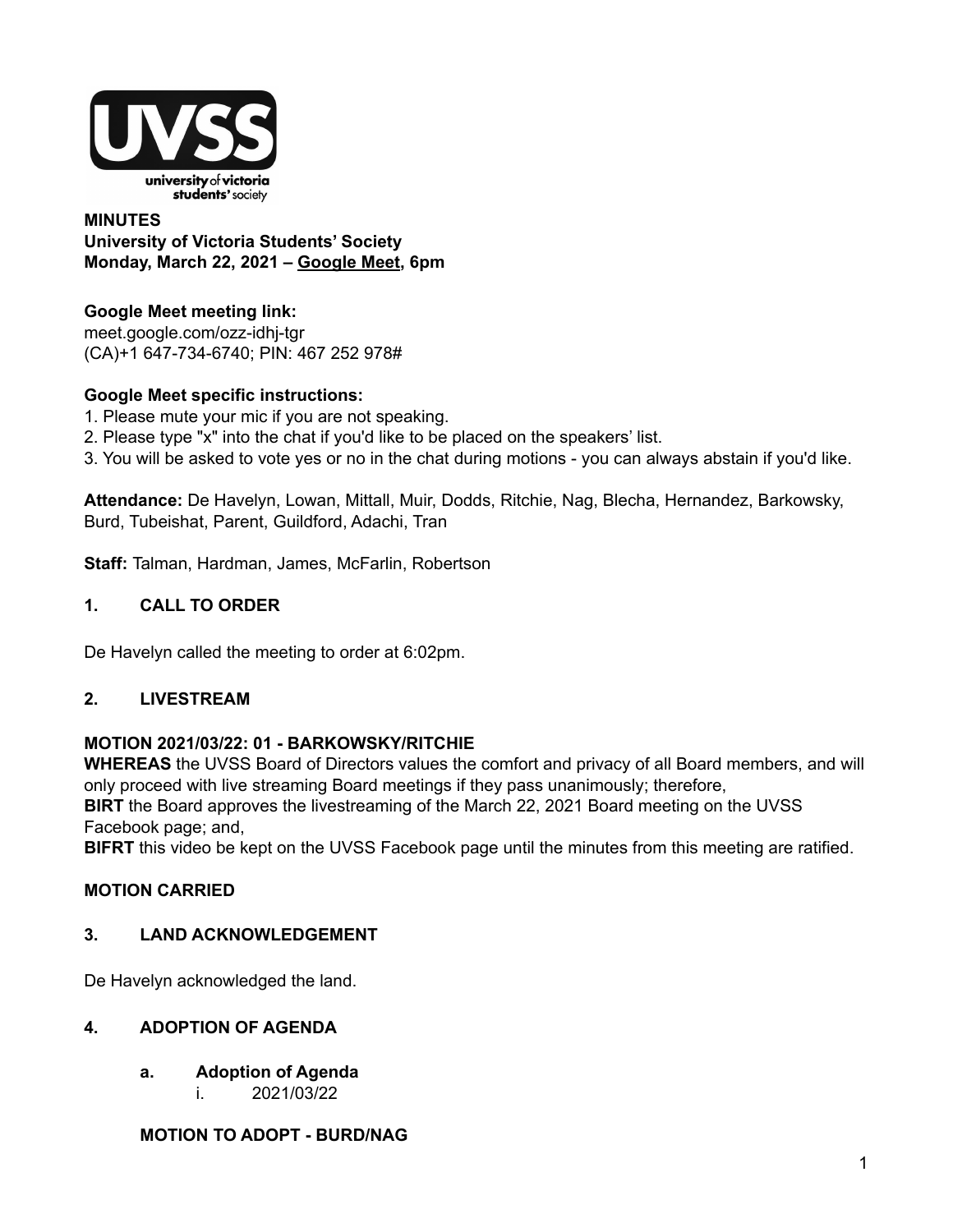## **MOTION TO AMEND - TUBEISHAT/RITCHIE**

To include Barkowsky's board report. **MOTION CARRIED**

#### **MOTION CARRIED**

- **b. Adoption of Minutes**
	- i. 2021/03/08

**MOTION TO ADOPT- HERNANDEZ/TUBEISHAT MOTION CARRIED**

#### **5. PRESENTATIONS & ANNOUNCEMENTS**

- **a. PRESENTATIONS**
- **b. ANNOUNCEMENTS**

#### **6. REPORTS**

**a. EXCLUDED MANAGERS**

#### **b. PORTFOLIOS**

- 1. Campaigns and Community Relations
- 2. Finance and Operations
- 3. Outreach and University Relations
- 4. Student Affairs
- 5. Events
- 6. International Student Relations

## **COMMITTEES AND COUNCILS**

- 1. Electoral
- 2. Executive Committee
- 3. Food Bank & Free Store
- 4. Peer Support Centre

#### **CONSTITUENCY ORGANIZATIONS & NSU**

- 1. GEM
- 2. NSU
- 3. Pride
- 4. SOCC
- 5. SSD

### **WORKING GROUPS**

1. PIRG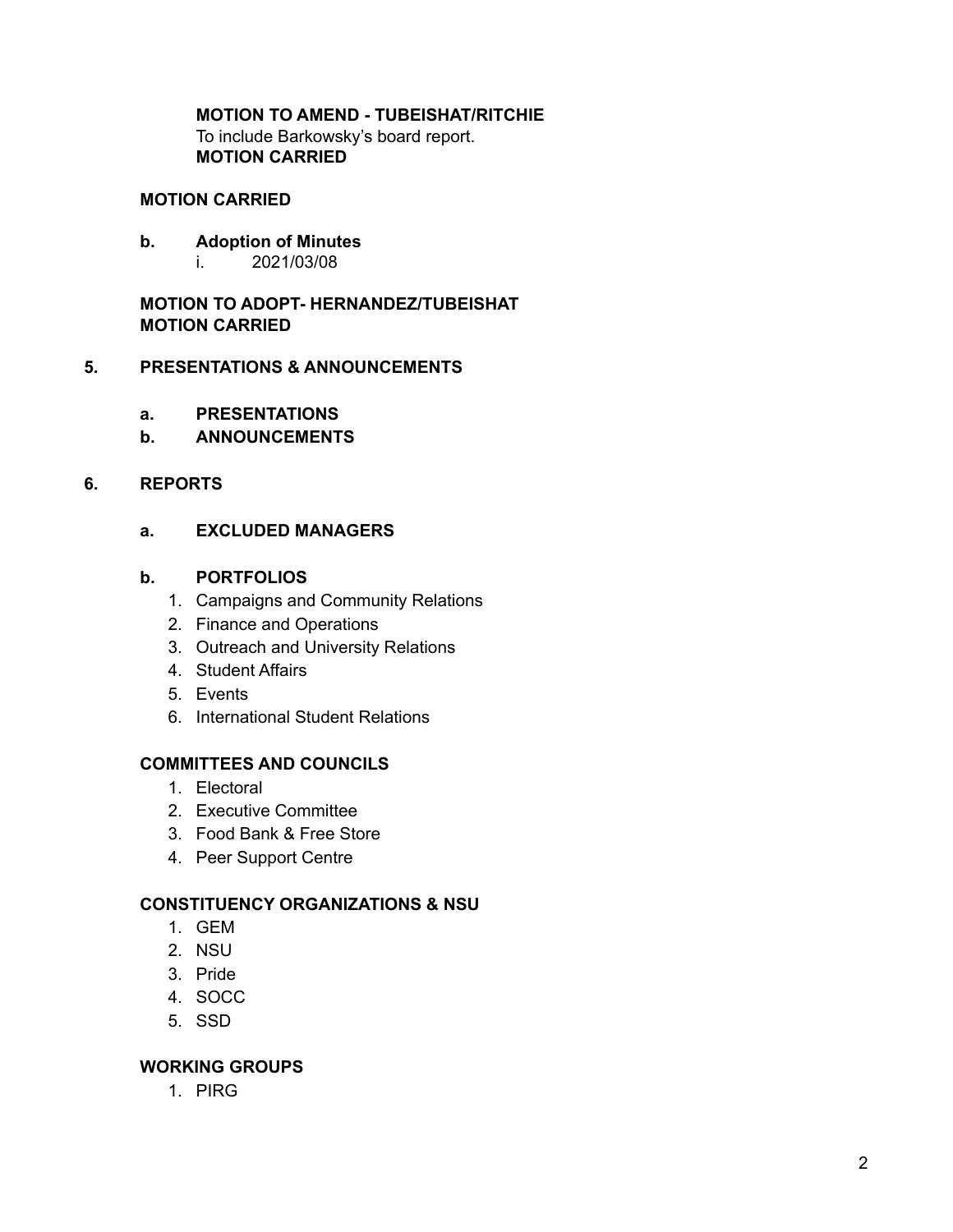## **7. QUESTION PERIOD (15 mins)**

#### **8. MAIN MOTIONS**

#### **a. PRIORITY BUSINESS**

#### **MOTION 2021/03/22: 02 - BURD/NAG**

**WHEREAS** the Administration and Services Manager (ASM)'s job description fits well with the oversight of the Info Booth and Services Coordinator; therefore,

**BIRT** Section 1 Part 13 of Board of Directors policy is amended as follows:

### **13.10 Executive Director - Summary of Duties & Job Description EXECUTIVE DIRECTOR SUMMARY OF DUTIES**

- 1. Collaboration with the General Manager and the Administration & Services Manager to ensure that the social enterprise (business units) supports and promotes the social mission of the UVSS.
- 2. Strategic planning.
- 3. Proactive avoidance of legal issues; communication of progress and recommendations regarding on-going legal actions
- 4. Insurance and risk analysis.
- 5. Human Resources (HR) management and oversight.
- 6. Oversight of cost centres **the General Office and Accounting departments,** advocacy groups, and affiliated organizations including: General Office, Information Booth, Accounting, advocacy groups, and affiliated organizations.
- 7. Provide **O**versight for **of** Zap Copy and SUBtext.
- 8. Board-Staff relations, in collaboration with the General Manager **and ASM**
- 9. Legal, privacy, and financial compliance of the UVSS.

### **ORGANIZATIONAL RELATIONSHIPS:**

- 1. Reports and is responsible to the Board of Directors through the Personnel Committee.
- 2. Provides **administrative responsibility for, and the** leadership and management of staff in the General Office, Information Booth, Zap Copy, SUBtext, Accounting **department**, advocacy groups, and affiliated organizations.
- 3. Assumes administrative responsibility for the Society's cost centres and services, collaborating with the Administration & Services Manager as applicable.

#### **Human Resource Planning & Management**

- 1. Lead and provide expertise, advice and direction on all human resource matters, notably collective agreements, policies, occupational health & safety, employment standards legislation, WCB requirements, staff benefits and grievance processes, etc.
- 2. Establish and maintain an HR infrastructure that ensures a positive, respectful, healthy and safe environment for all staff and stakeholders; work with the Administration & Services Manager and the General Manager as applicable regarding benefits, hiring and the development/tracking of staff performance evaluations.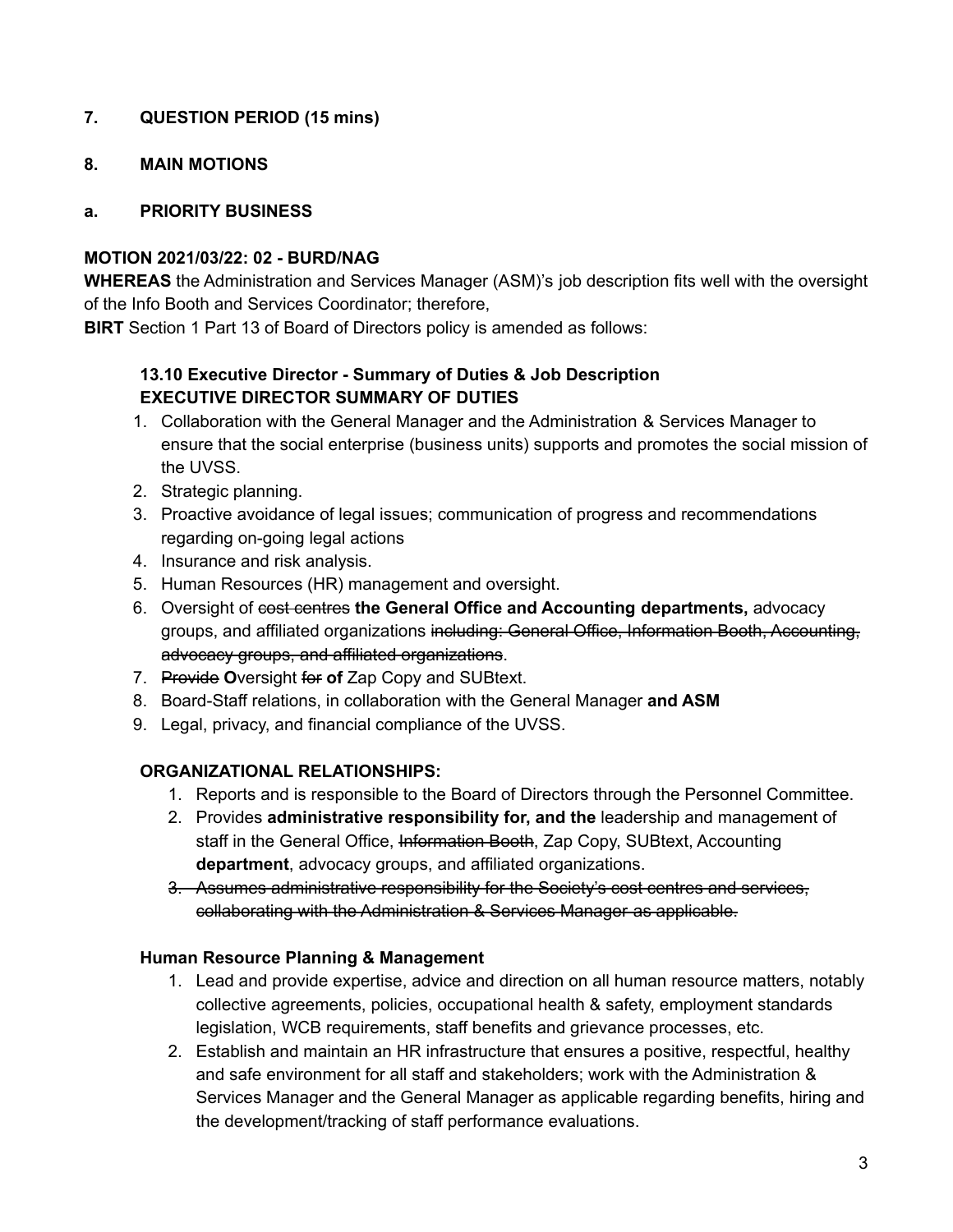- 3. Oversee all human resources matters for cost-centres and services as per the Collective Agreement.
- 4. In collaboration with the General Manager, participate in union relations and Collective Agreement negotiations as needed.
- 5. Supervise the delivery and negotiate any changes to the Student Health Plan. serving as the primary resource to the Appeals Committee and applicable UVic officials. Troubleshoot problems regarding plan administration with the Director of Finance and Operations and the plan providers.
- 6. Foster engaged collaboration and communication between Excluded Managers, directors, and staff, particularly in reference to the strategic plan.
- 7. In collaboration with the Administration & Services Manager, ensure all cost centre, service, advocacy group, and affiliated organization staff are given an orientation and receive adequate direction, training, supervision, and evaluation.
- 8. Coach and mentor staff, manage their performance, foster professional development and manage conflict resolution efforts when necessary.
- 9. Collaborate as necessary with the Administration & Services Manager and General Manager related to hiring.

# **Financial Planning & Management**

- 1. Ensure proper financial controls, processes and reporting in UVSS cost centres, services, advocacy groups, and affiliated organizations.
- 2. Participate in the development of operational and financial policies with Policy Development Committee.
- 3. Collaborate with the Manager of Accounting and Payroll to develop annual financial statements for audit and ensure the successful conclusion of an unqualified annual audit.
- 4. Collaborate with the General Manager and the Manager of Accounting and Payroll to provide regular financial analyses, projections and reporting to the Board of Directors, Executive Committee, and Finance and Operations Committee.
- 5. Collaborate with the General Manager and the Manager of Accounting and Payroll to oversee cash, inventory, and reporting controls in services.
- 6. Supervise the delivery and negotiate any changes to the Student Health Plan, serving as the primary resource to the Appeals Committee and applicable UVic officials. Troubleshoot problems regarding plan administration with the Director of Finance and Operations and the plan providers.
- 7. Collaborate with the General Manager to support the development of the Society's annual budget. Ensure costs or surpluses are within budget, except where prior approval of Finance and Operations Committee or the Board is obtained.
- 8. Ensure staff consult fully with Finance and Operations Committee for Board capital expenditures for UVSS services including producing business cases for new initiatives.
- 9. Serve as a signing authority for the Society.

# **13.12 Administration & Services Manager – Summary of Duties & Job Description ADMINISTRATION & SERVICES MANAGER SUMMARY OF DUTIES**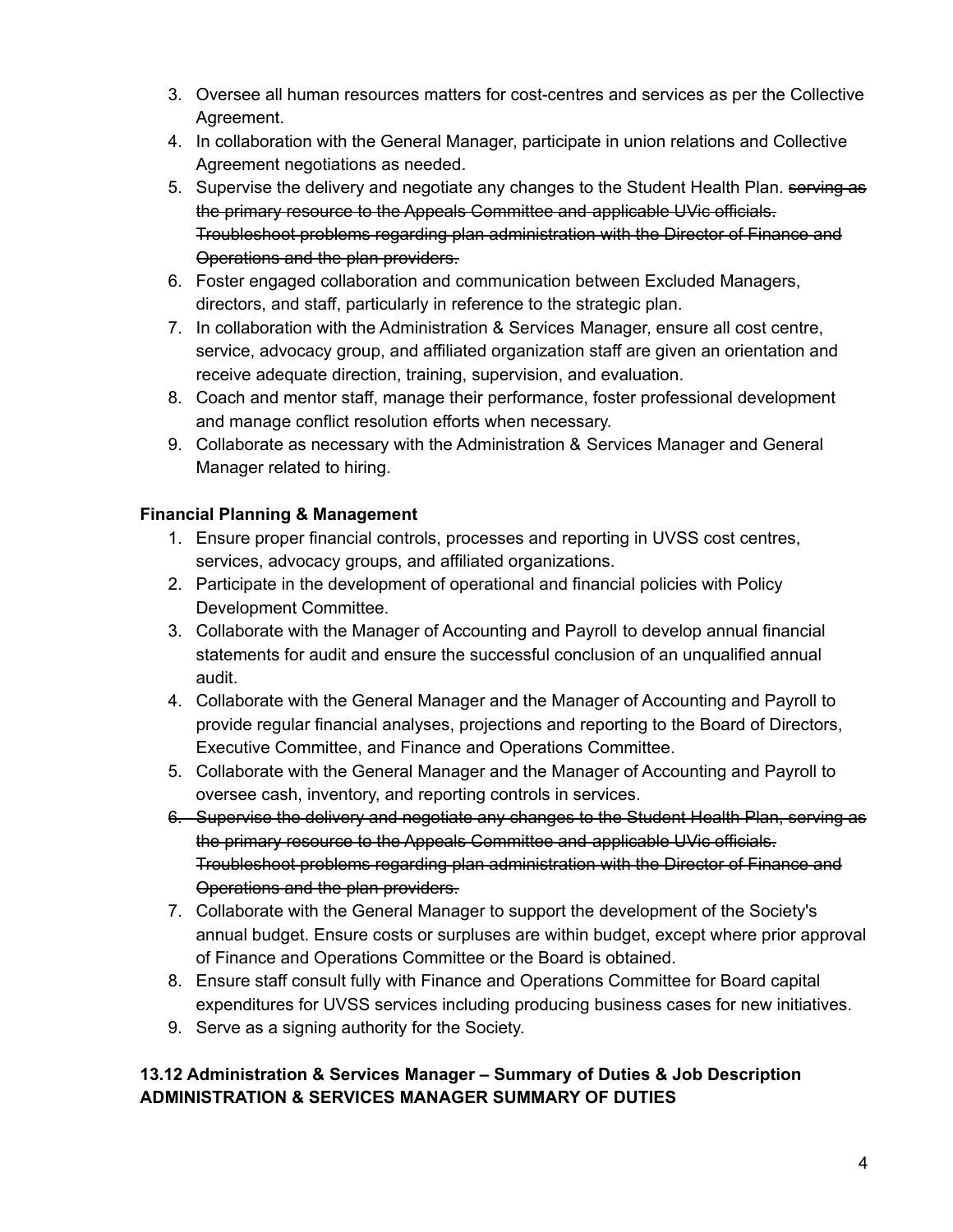- 1. Collaboration with the Executive Director and the General Manager to ensure that the social mission of the UVSS supports and promotes the social enterprise
- 2. Development, oversight and tracking of long-term strategic plan for businesses in collaboration with the General Manager, Executive Director and Department Managers.
- 3. SUB management plans.
- 4. Contract negotiations relating to cost centres and tenants.
- 5. Oversight of cost centres and services including: Board of Directors and Communications, Peer Support Centre, Food Bank **& Free Store**, Graphic Design, **Info Booth,** and tenants.
- 6. Human resources administration including staff hiring, orientation, training, performance evaluations, training, administration of employee benefits, employee leave summary tracking, policy maintenance/update, and maintenance of personnel files.
- 7. Oversight and support of business and Board marketing, communication and graphics.
- 8. Board liaison, support, orientation and policy maintenance.
- 9. Board-staff relations, in collaboration with the Executive Director and General Manager.

## **ORGANIZATIONAL RELATIONSHIPS:**

- 1. Reports and is responsible to the Board of Directors through the Personnel Committee.
- 2. Provides **administrative responsibility,** leadership, and management of staff in the Ombudsperson, Board of Directors and Communications, **Info Booth,** and Graphic Design departments, **and the Food Bank & Free Store and Peer Support Centre.**
- 3. Assumes administrative responsibility for the Society's cost centres with respect to contract negotiations, renovations, etc.; liaises with the Executive Director as necessary
- 4. Manages the Society's tenants, overseeing contract negotiation and organizational issues.

### **Human Resource Administration**

- 1. In collaboration with the Executive Director, develop, update and maintain HR infrastructure with respect to HR policy, orientation and training plans, and staff performance evaluations.
- 2. Administer and track staff benefits plan.
- 3. Track use of employee leave entitlements and maintain confidential personnel files.
- 4. Oversee and handle staff hiring and permanent **and term** staff orientations, in collaboration with the Executive Director and General Manager as applicable.
- 5. Coach and mentor staff, manage their performance, foster professional development and manage conflict resolution efforts when necessary.
- **6. Serve as the primary resource to the Health and Dental and U-Pass Appeals Committee. Troubleshoot problems regarding plan administration with the Director of Finance and Operations and the plan providers.**

# **MOTION CARRIED**

# **MOTION 2021/03/22: 03 - BURD/GUILDFORD**

**WHEREAS** long term disability benefits generally don't begin for 90-120 days and/or until after job-related sick leave benefits and/or EI sickness benefits run out (the "qualifying period"); and,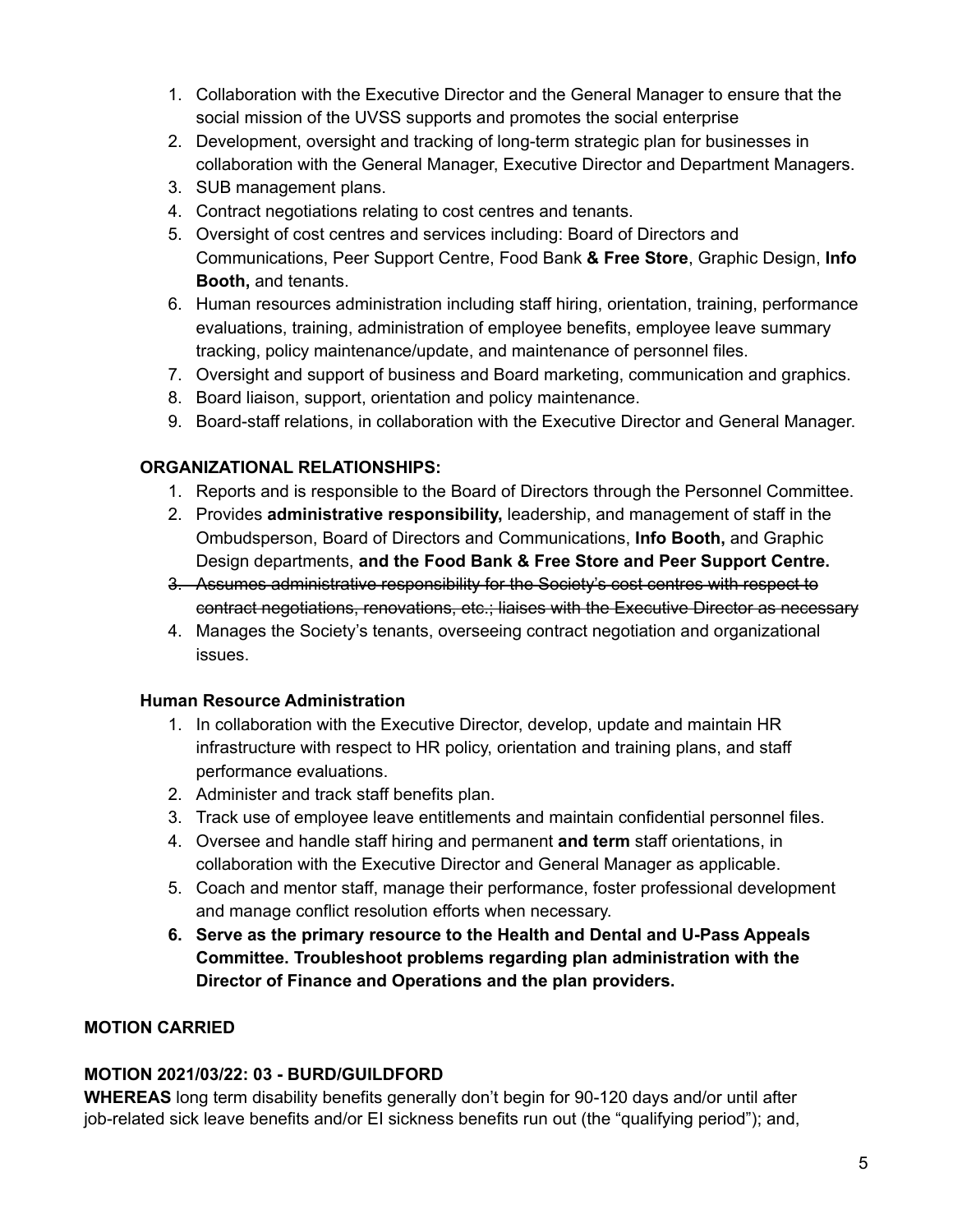**WHEREAS** unionized staff at the UVSS have the same language in their Collective Agreement, and this amendment would extend that benefit to Excluded Managers; therefore, **BIRT** Section 1 Part 13.5 of Board of Directors policy is amended as follows:

## **c. Sick Leave**

− Excluded personnel shall be granted paid leave when unable to work due to illness to a maximum of 24 days per **calendar** year.

− **Unused days may be carried over into a sick bank up to a maximum number of days equal to the qualifying period for long term disability. This sick bank may only be used for the purpose of long term disability.**

− If an employee's inability to perform **their** her or his duties due to illness extends beyond one week the matter shall be referred to the Personnel Committee and upon that committee's approval, shall grant leave of absence with pay for up to one month.

− If the illness continues beyond the initial leave of one month then the leave of absence with pay shall be extended as required, by the Personnel Committee, for an additional period or periods not exceeding three months.

− If at the end of four months' absence because of illness, the employee's physician considers recovery from illness not likely within a further two months, application shall be made for the disability insurance benefit to commence in the normal manner after six months' sick leave.

− If the employee is still absent because of illness after six months, and the disability benefits have been approved, the Personnel Committee shall post the position in question as a temporary employment position.

− Probationary excluded personnel shall be entitled to sick leave at the rate of **two** days per month for full-time service.

# **MOTION CARRIED**

# **MOTION 2021/03/22: 04 - BURD/ADACHI**

**WHEREAS** Due to the outward facing components of an annual report, the Director of Finance and Operations and Director of Outreach and University Relations should have the opportunity to assess capacity and determine who will lead the annual report; and,

**WHEREAS** earlier planning and submission of work orders will ease the annual report process; therefore,

**BIRT** section 3 part 1.2 of Board of Directors policy is amended as follows:

# **December 1**

Each Lead Director, in consultation with their portfolio DaLs, reports on the status of strategic plan implementation to the Board of Directors.

# **December 20**

All Lead Directors and department managers shall be given the opportunity to present on the implementation of their **goals** reports in the last department managers meeting of the calendar year.

**February 1**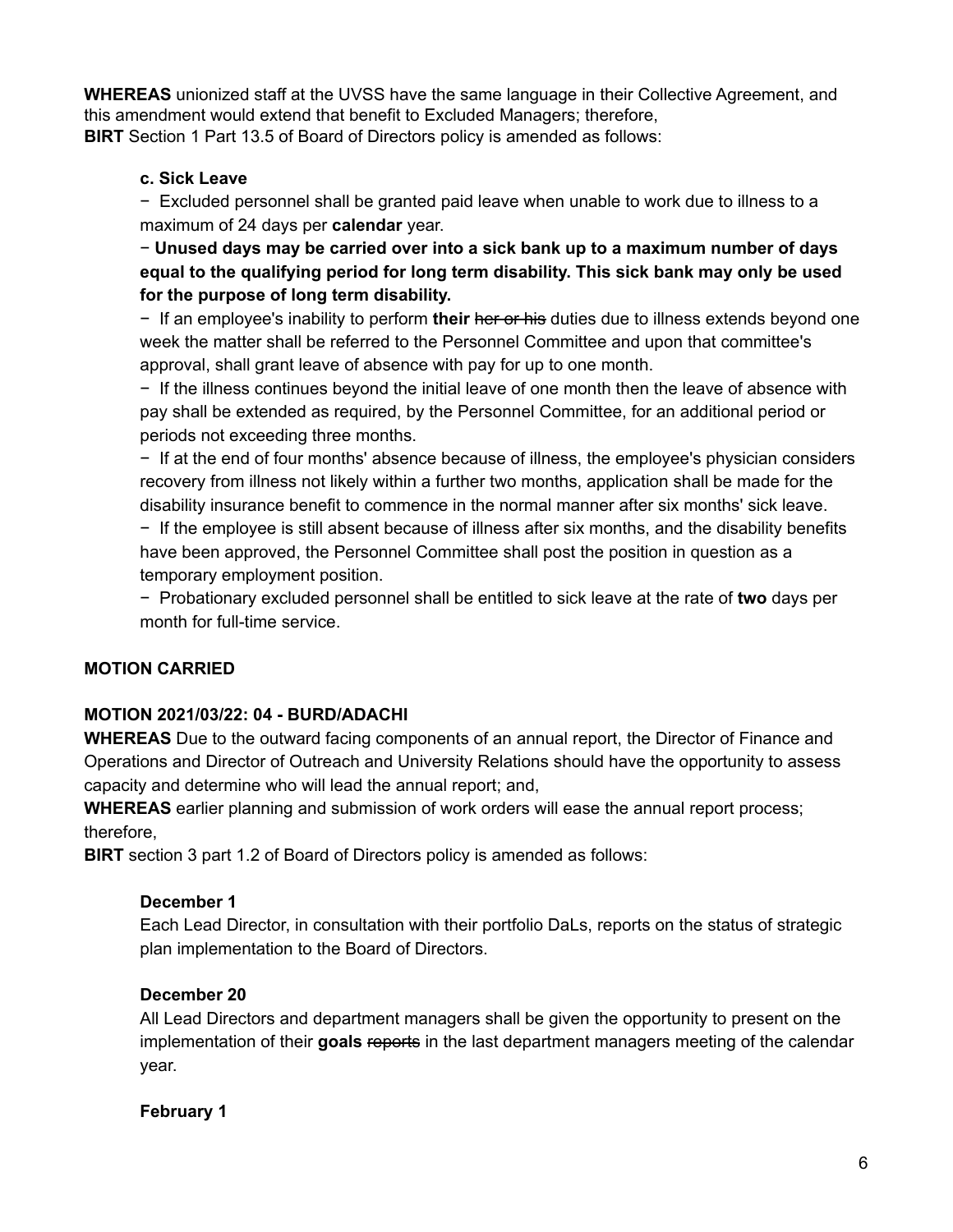**The Director of Finance and Operations and Director of Outreach and University Relations shall appoint a point person between the two of them to lead the process,draft the timeline to complete the annual report, and start the Graphics work order.**

#### **March 1**

The Director of Finance and Operations **and the Director of Outreach and University relations shall consult with** will consult with Finance and Operations Committee and other relevant stakeholders to determine that year's Annual Report format and categories **and invite these stakeholders to Member Outreach and Finance and Operations Committee meetings at which the annual report format and content are being discussed. Stakeholders include but aren't limited to: Graphics and Communications staff, other Board members, advocacy and affiliated group members and staff, and students.**

#### **April 1**

The Board of Directors shall publish the annual report on the Students' Society website that **The Annual Report shall** outlines the outcome of the strategic plan, the progress of business unit plans, and additional accomplishments of the Board of Directors. **It** that shall be widely distributed to members **through social media channels and made available on the UVSS website** in electronic format.

Each Lead Director, in consultation with their portfolio DaLs, reports on the status of strategic plan implementation to the Board of Directors.

**The Lead Director planning the annual report shall present the Annual Report at a Board of Directors meeting. At this meeting, each advocacy group representative and Lead Director and their portfolio DaLs shall report on the status of their strategic plan implementation.**

**The Director of Student Affairs shall invite advocacy and affiliated group representatives to contribute to the Annual Report.**

## **MOTION TO POSTPONE - BLECHA/RITCHIE** To April 12 Board Meeting. **MOTION CARRIED**

### **MOTION 2021/03/22: 05 - TUBEISHAT/DODDS**

**WHEREAS** the UVSS is committed to creating safer spaces in our centres, meetings, and events, regardless of gender, sexual orientation, disability, physical appearance, body size, age, race, or religion; and,

**WHEREAS** systemic oppression and power structures are pervasive in all spaces; and,

**WHEREAS** a safer space is created when participants work towards the safety for all people and actively challenge all forms of oppression; therefore,

**BIRT** the Safer Spaces Policy is approved.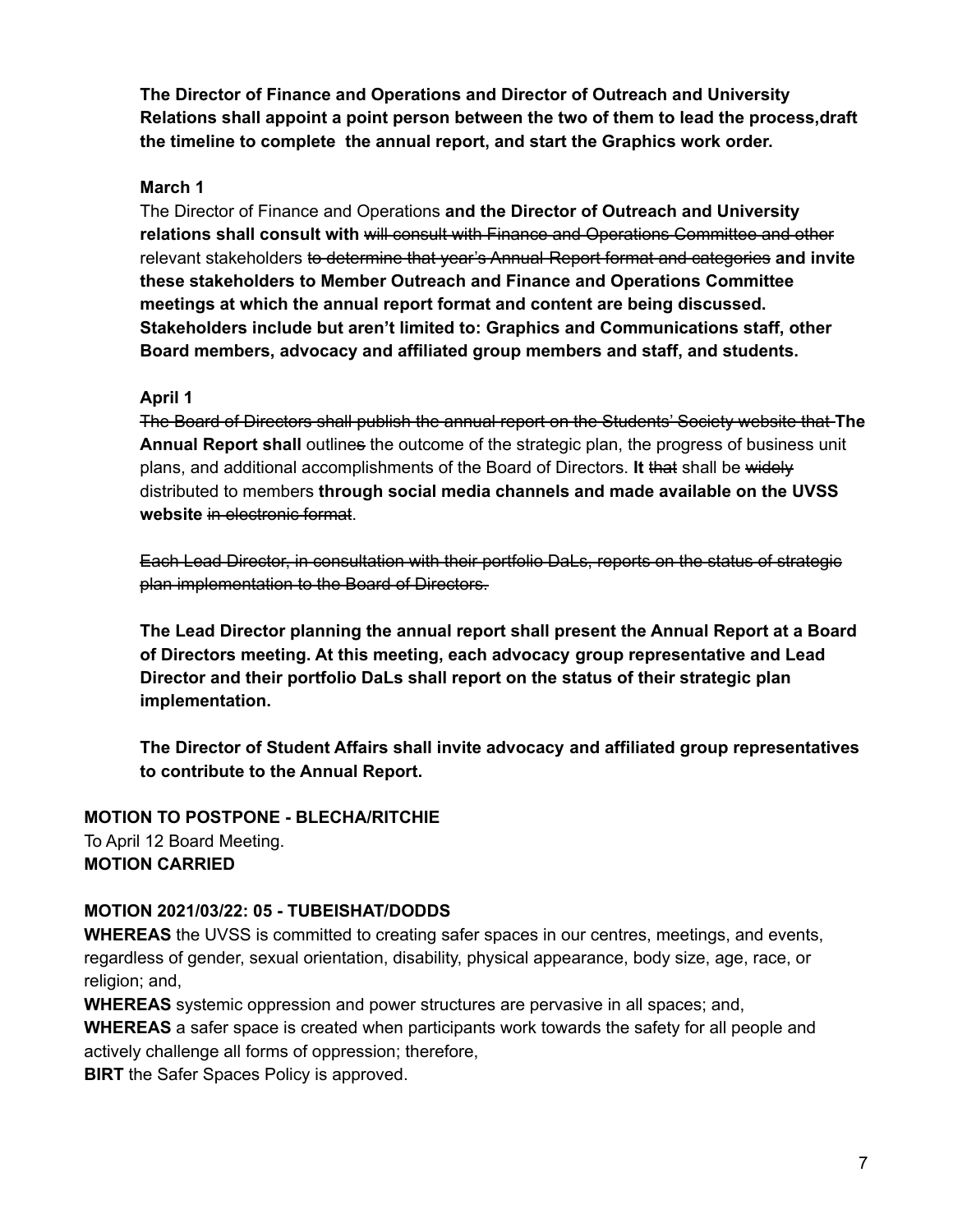**BIFRT** the Director of Student Affairs shall include the policy in the registration form for clubs and course unions, shall go over the policy at the first Clubs Council and Course Union Council of each semester, and shall advertise the policy on social media.

## **MOTION TO RECESS - BLECHA/RITCHIE**

Recess for 10 minutes. **MOTION CARRIED**

#### **MOTION TO AMEND - GUILDFORD/BLECHA**

To add the definition of reverse racism/sexism as:

"'Reverse racism' and 'reverse sexism' are myths that allow folks with privilege to appropriate anti-racist and anti-sexist language to claim that they are the victims, thereby avoiding accountability and responsibility for their privilege. Since racism and sexism require systems of power to function, those with the relative power in those situations (e.g. White folks and male-identified folks, respectively), are not the victims of racism or sexism."

### **MOTION CARRIED**

### **MOTION CARRIED**

### **MOTION 2021/03/22: 06 - TUBEISHAT/RITCHIE**

**WHEREAS** systemic oppression and power imbalances are entrenched in the UVSS; and, **WHEREAS** the UVSS is a colonial institution; and,

**WHEREAS** the UVSS values include Decolonization and Good Governance; and,

**WHEREAS** a cultural safety audit would review the UVSS' policies and procedures; and,

**WHEREAS** many Directors promised to conduct a cultural safety audit of the UVSS; therefore, **BIRT** the Board of Directors approve up to \$20,000 from Board Operations and the Campaigns Portfolio to be spent on a Cultural Safety Audit to be conducted immediately.

### **MOTION TO AMEND - BURD/HERNANDEZ**

To replace the BIRT with "BIRT the Board of Directors approve up to \$20,000 from Legal Consulting & Professional Fees budget and the Campaigns budget to be spent on a Cultural Safety Audit to be conducted immediately." **MOTION CARRIED**

**MOTION TO RECESS - TUBEISHAT/DODDS** Recess for 5 minutes. **MOTION CARRIED**

### **MOTION TO AMEND - TUBEISHAT/HERANDEZ**

To add: "WHEREAS many Directors promised to conduct a cultural safety audit of the UVSS; therefore,

BIRT the Board of Directors approve up to \$20,000 from Legal Consulting & Professional Fees budget and the Campaigns budget to be spent on a Cultural Safety Audit to be conducted on the Board of Directors immediately."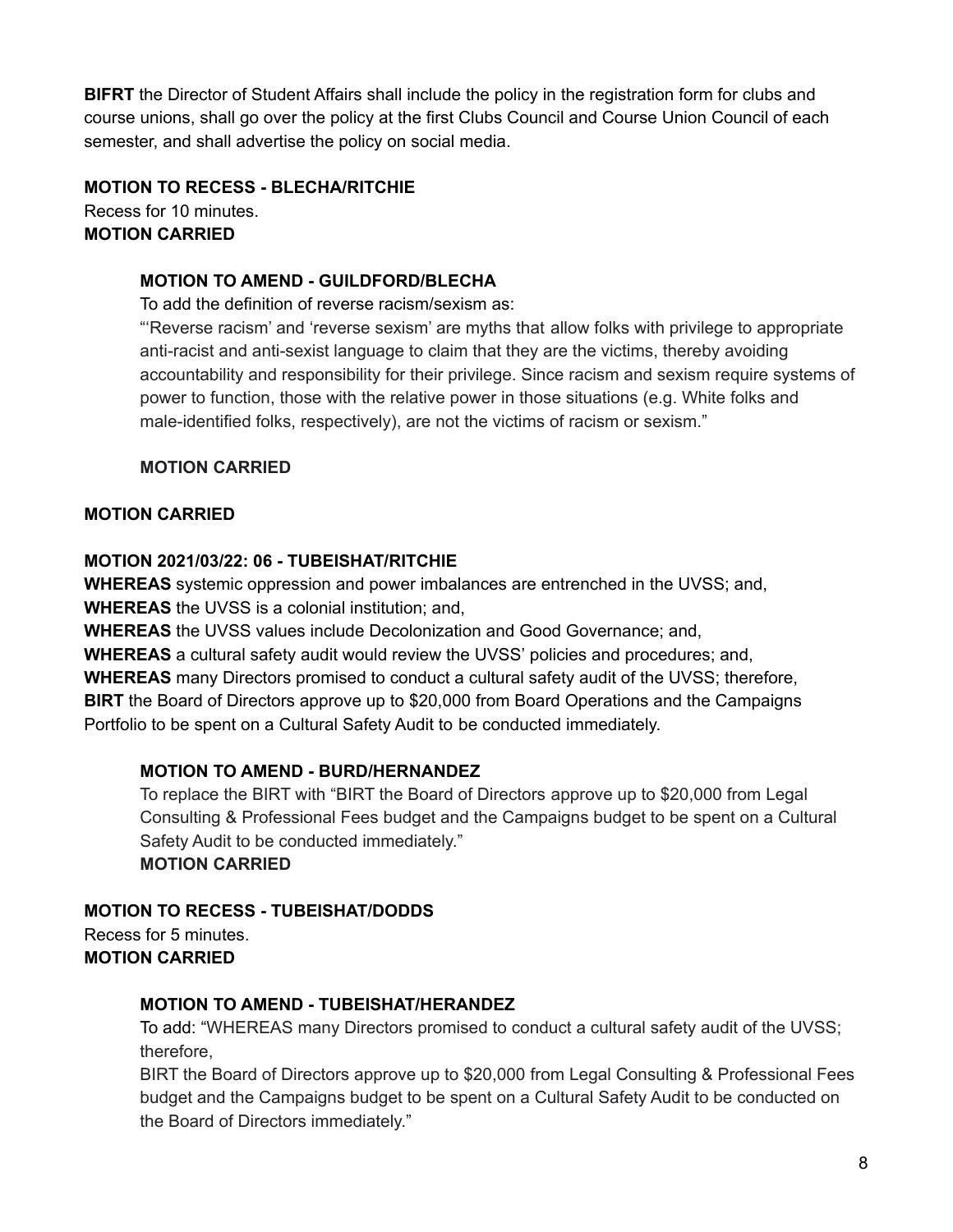#### **MOTION CARRIED**

#### **MOTION TO AMEND - BLECHA/GUILDFORD**

To add: "BIRT the Board of Directors approve up to \$20,000 from the Legal Consulting & Professional Fees budget and the Campaigns budget to be spent on an Equity, Diversity, and Inclusion Assessment to be conducted on the Board of Directors immediately."

#### **MOTION CARRIED**

#### **MOTION CARRIED**

**MOTION TO RECESS - BLECHA/BARKOWSKY** 20 minutes. **MOTION CARRIED**

#### **MOTION TO MOVE IN CAMERA - BLECHA/GUILDFORD** Meeting moved in camera at 8:20pm. **MOTION CARRIED**

#### **10. IN-CAMERA**

- **a. Legal**
- **b. Personnel Committee Report**

#### **RECOMMENDED BY PERSONNEL COMMITTEE MOTION 2021/03/22: 1A – BURD/LOWAN**

**BIRT** the UVSS Board of Directors ratify the memorandum of agreement for changes to the existing collective agreement between the UVSS and the United Steelworkers (USW) Local No. 2009; and **BIFRT** the UVSS bargaining committee be directed to sign the 2021-2024 Collective Agreement, pending ratification of the memorandum of agreement by USW Local No. 2009.

#### **MOTION CARRIED**

**MOTION TO MOVE OUT OF CAMERA - BLECHA/GUILDFORD** Meeting moved in camera at 8:30pm. **MOTION CARRIED**

#### **11. MEETING TIMES**

**The next meeting scheduled by the Board of Directors is:** Monday, April,12, 2021 via Google Meet (online).

#### **12. ADJOURNMENT**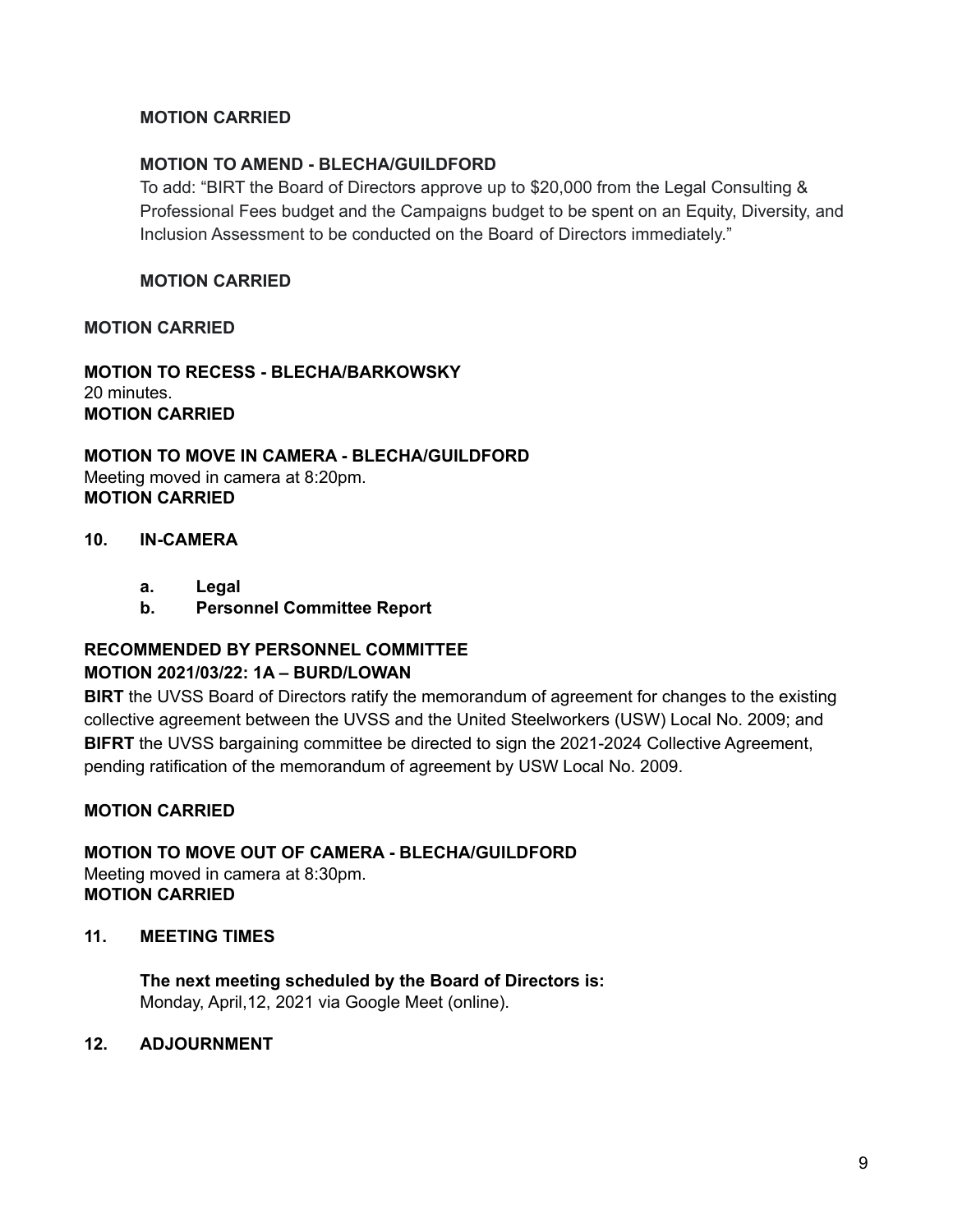## **13. DIRECTORS' REPORTS**

### **Caleb Burd (70 hours)**

- Chaired Finance and Operations Committee meeting 1 hour
- Chaired Personnel committee meetings 5 hours
- Developed policy 3 hours
- Exec 2 hours
- Leads 2 hours
- Meetings with excluded management 4 hours
- Meeting with Student Affairs 1 hour
- Work on sustainability plan 4 hours
- Policy development committee 1 hour
- Board meeting 2 hours
- Meeting with Graphics 1 hour
- Work on annual report 2 hours
- All candidates debate 1 hour
- FRAC 3 hours
- Candidate orientation 1 hour
- Cheque signing 1 hour
- Met with counseling services 1 hour
- Classroom talks 1 hour
- Planned laptop charger program 2 hours
- Reviewing financial statements 1 hour
- Helped plan recycling event 1 hour
- Operational Health and Safety 1 hour
- Divest meeting 1 hour
- Emails 30 hours

### **Emily Lowan (76 hours)**

#### *General*

- Organize swag order (1 hour)
- Campaigns committee (1 hour)
- Collective agreement bargaining (7 hours)
- Meeting with UVic Government Relations ED (0.5 hour)
- Emails and administration (6 hours)
- Leads and exec meetings (2 hours)
- Training manual (5 hours)

### *Anti-Discrimination on Campus*

- Campaign planning (1 hour)
- Coordinate consultation (1 hour)
- Meeting with OSL (0.5 hour)

#### *Textbook Broke*

● OER course union and lobby meeting planning (0.5 hour)

### *Let's Get Consensual*

• Meeting with EQHR to discuss mandatory consent training plan (1 hour)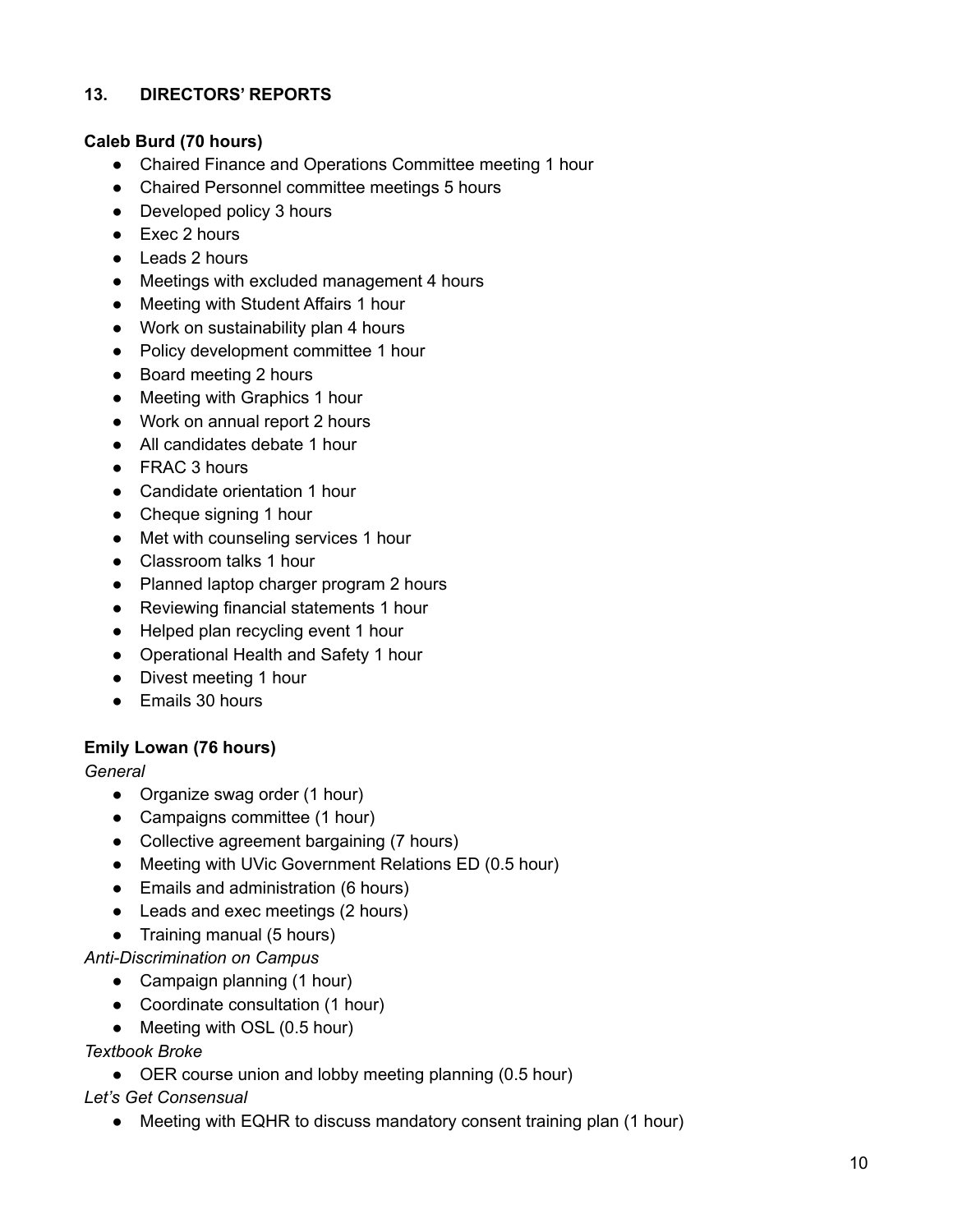• LGC comms planning (0.5 hour)

# *Divest UVic*

- Working group meeting (1.5 hours)
- Meeting with faculty (0.5 hour)
- Organize Foundation board presentation w/ U of California (0.5 hour)
- UVic Climate Plan Committee (2.5 hours)
- Organizing students for town halls (2 hours)
- Climate Justice Victoria Speaker Event (2 hours)
- Meeting with Climate Justice UBC (0.5 hour)
- Coordinated volunteer to organize google drive and gmail (20 mins)
- Letter to Saanich on climate plan funding

*Safer Use*

● Naloxone training coordination (1 hour)

## **Sarina de Havelyn (73 hours)**

- Planning and chairing SUB Occupants Committee, Member Outreach Committee, Policy Development Committee, Ombudsperson Advisory Committee, Executive Committee
- Chairing meetings with the Office of Student Life, the Wellness Centre
- AVP Hiring Committees
- Lobbying for pass/fail at Senate Committee of Academic Standards
- Working with Dalal, Mariel, and Emily on EDI initiatives, meeting with provost on EDI initiatives
- Coordinating referenda campaigning
- Bringing forward issues of CSEC texting line, OER support, paid practicums, plastic-use on campus to UVic

# **Dalal Tubeishat (79 hours)**

- Answered emails (10 hours)
- Held in-person and online office hours (4 hours)
- Had meetings with other directors (8 hours)
- Supported and helped other directors with their projects (4 hours)
- Had meeting with OSL (1 hour)
- Had meeting with the Wellness Centre (.5 hours)
- Chaired and planned for Clubs Council and Course Union Council (3 hours)
- Signed cheques ( .5 hours)
- Submitted and processed cheque reqs (7 hours)
- Updated and reviewed policy (4 hours)
- Prepared board material (.5 hours)
- Attended Member Outreach Committee, Policy Development Committee, Campaigns Committee, Finance Committee, and Executive Committee (5 hours)
- Responded to members' questions on social media (.5 hours)
- Did website edits (.5 hours)
- Created website accounts for clubs and course unions (.5 hours)
- Updated online balances (.5 hours)
- Updated signing authorities list (.5 hours)
- Planned for and chaired Advocacy Relations Committee (2 hours)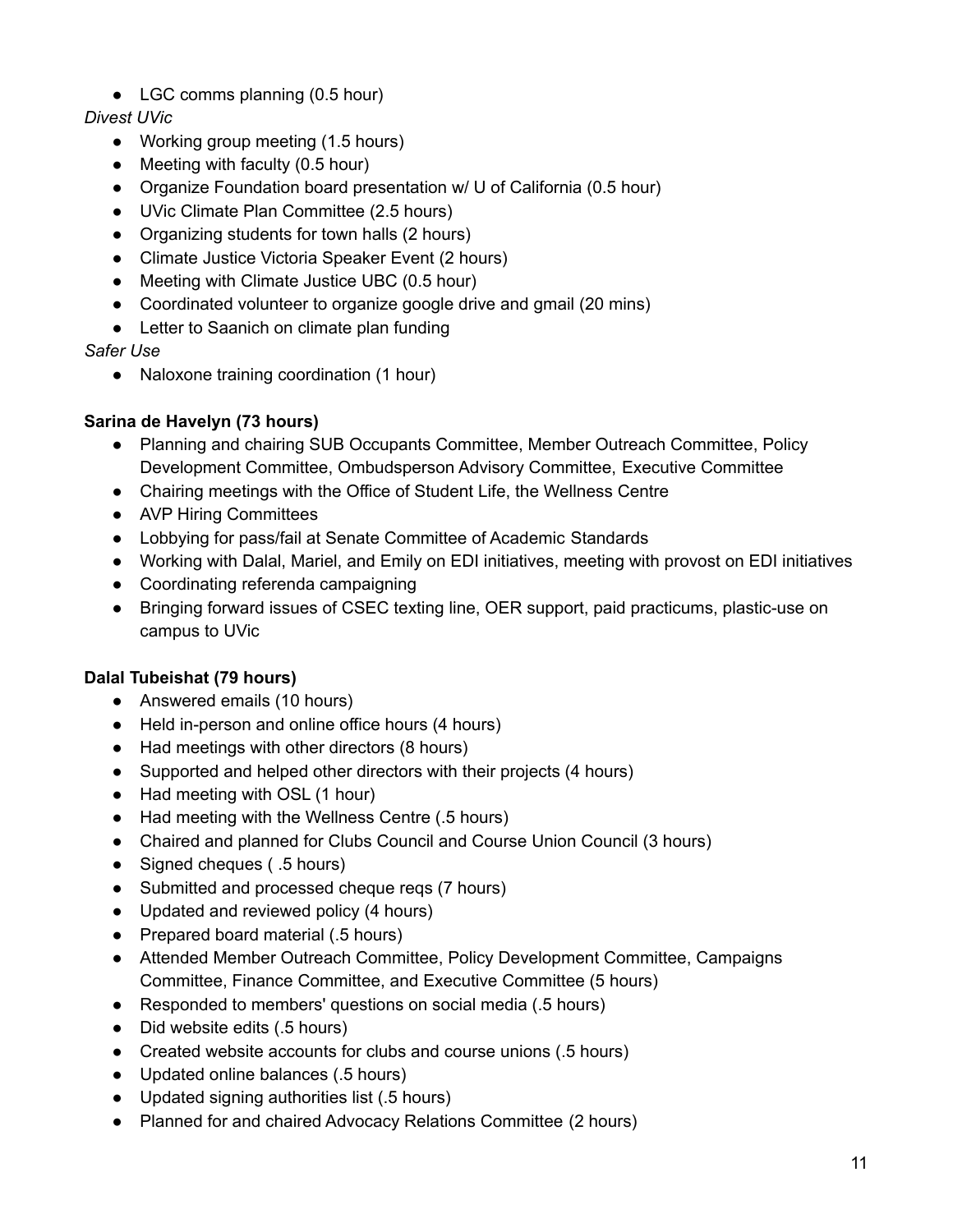- Conducted EDI/Anti-Discrimination Campaign related work and attended meetings (7.5 hours)
- Met with club and course union executives (1 hour)
- Met with Graduating Class executive (.5 hours)
- Helped with SCAS (P/F) presentation (.5 hours)
- Conducted classroom talks (.5 hours)
- Attended coordinators meeting (1 hour)
- Met with accounting (.5 hours)
- Planned for orientation and worked on training videos (2.5 hours)
- Updated training manual (1 hour)
- Worked on BIPOC Resource Hub (1.5 hours)
- Had a meeting about and prepared for hiring committee (1 hour)

#### **Marran Dodds (58.5 hours)**

- Emails and administrative work
- Committee meetings (Executive, Campaigns, Leads, FinOps, Events, Member Outreach)
- SUB Occupants committee
- Introduction to EDI work for next year's board
- Check-in with counselling services
- Check-in with OSL
- Board Meeting
- Zoom classroom talks
- Met with local Drag queen for Open Mic hosting
- Town Hall with President Hall
- Personnel Committee meetings
- Working on training manual
- Meeting with OSL for Pride Event
- Prep/Planning for the UVSS Game Show
- Attending UVSS Game Show Night
- Rolling out outreach for Open Mic
- Brainstorming ideas, outreach, graphics, and logistics for Recycling Day
- Met with Graphics
- Creating social media content
- Promoting Advocacy services on social media
- Meet with Niko & Nate about Open Mic Night
- Events Portfolio
- Creating COVID-19 Safety Plan

#### **Jana Barkowsky (4 hours)**

- BoD meeting (1 hour)
- Rethink mental health work (1.5 hours)
- Bargaining & personnel committee meetings (1.5 hours)

### **Jocelynn Parent (5h 40min)**

- Portfolio meeting x2 35 min
- Event planning meeting 40 min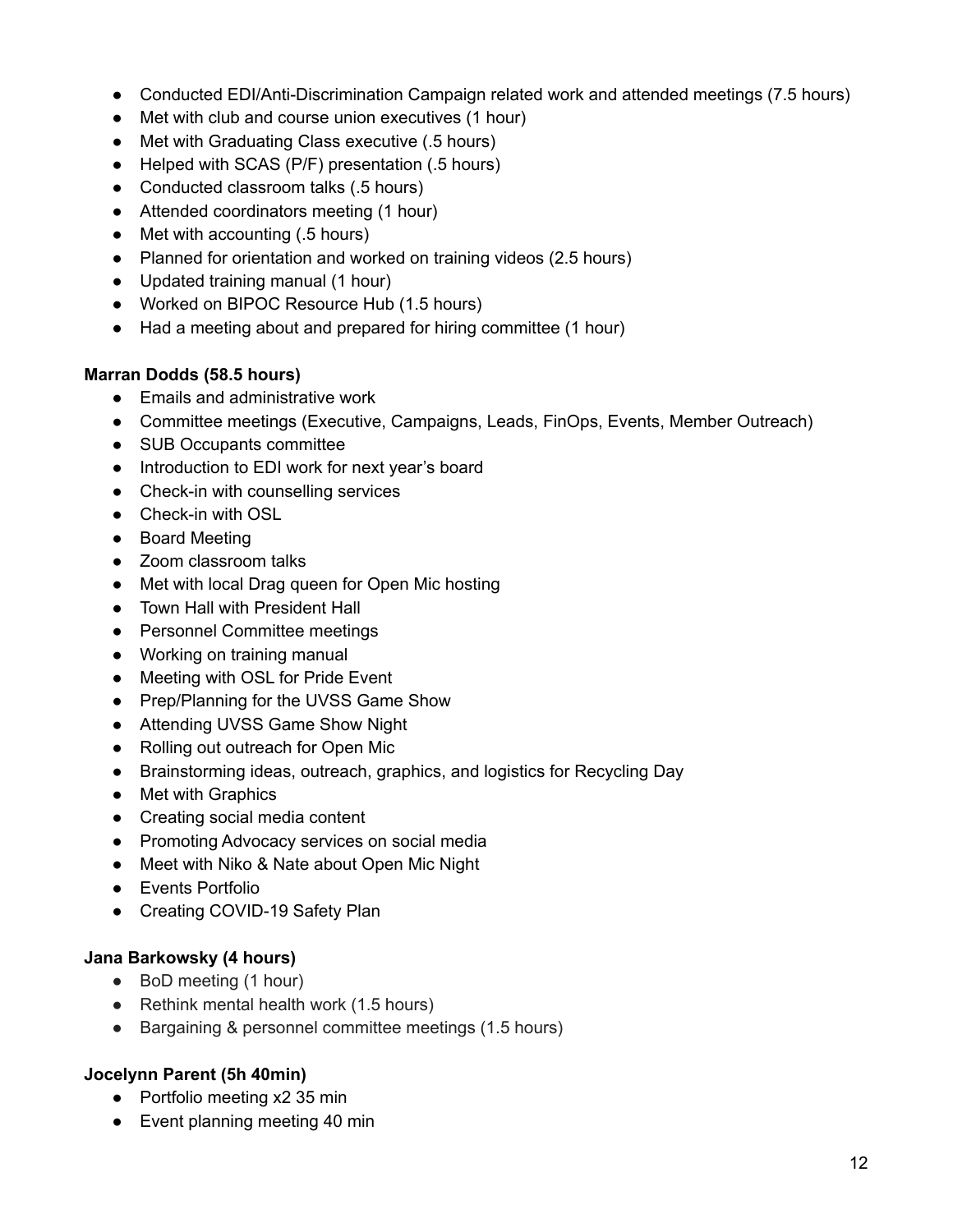- Board meeting 55 min
- Campaigns committee 1h
- Event planning 2h
- Event committee meeting 30 min

## **Paarth Mittal (4 hrs 55 mins)**

- Board meeting (2 hrs)
- Attended & Asked Questions at UVic President's Townhall (1 hr)
- Promoted UVSS Elections and Referenda in class and social media (10 mins)
- Divest UVic
- Meetings (1 hr)
- Attended Defund Line 3 Pipeline- Virtual Rally (30 mins)
- Prepared questions for UVic President's Townhall (15 mins)

### **Mariel Hernández (11.25 hours)**

- March 8 Board Meeting (2 hours)
- March 9 MO meeting (15 mins)
- March 9 EDI survey collation (1 hour 30 mins)
- March 9 Campaigns Meeting (1 hour)
- March 10 GHRA Town Hall on 4201 Tyndall (1 hour)
- March 11 Grad Planning Meeting with NSU (30 mins)
- March 12 Finance Meeting (45 mins)
- March 15 Events Committee Meeting (45 mins)
- March 15 Totes (1 hour 30 mins)
- March 16 EDI planning (1 hour)
- March 18 Meeting and prep with Provost (1 hour)

# **Evan Guildford (4.2 hours)**

- Board meeting 1.0
- Campaigns 1.0
- Performance reviews 0.5
- Finance and Operations 0.7
- SUB occupants 0.5
- Lead Training slides 0.5

# **Dipayan Nag (7 hours)**

- Board Meetings
- Internal meetings
- ISR resource book for transition

### **Marina Kit Muir (3.25 hours)**

- ARC 1 Hour
- GEM Collective Meeting 1 Hour
- Meetings with Coordinator .75 Hours
- Budgeting Meeting . 5 Hours